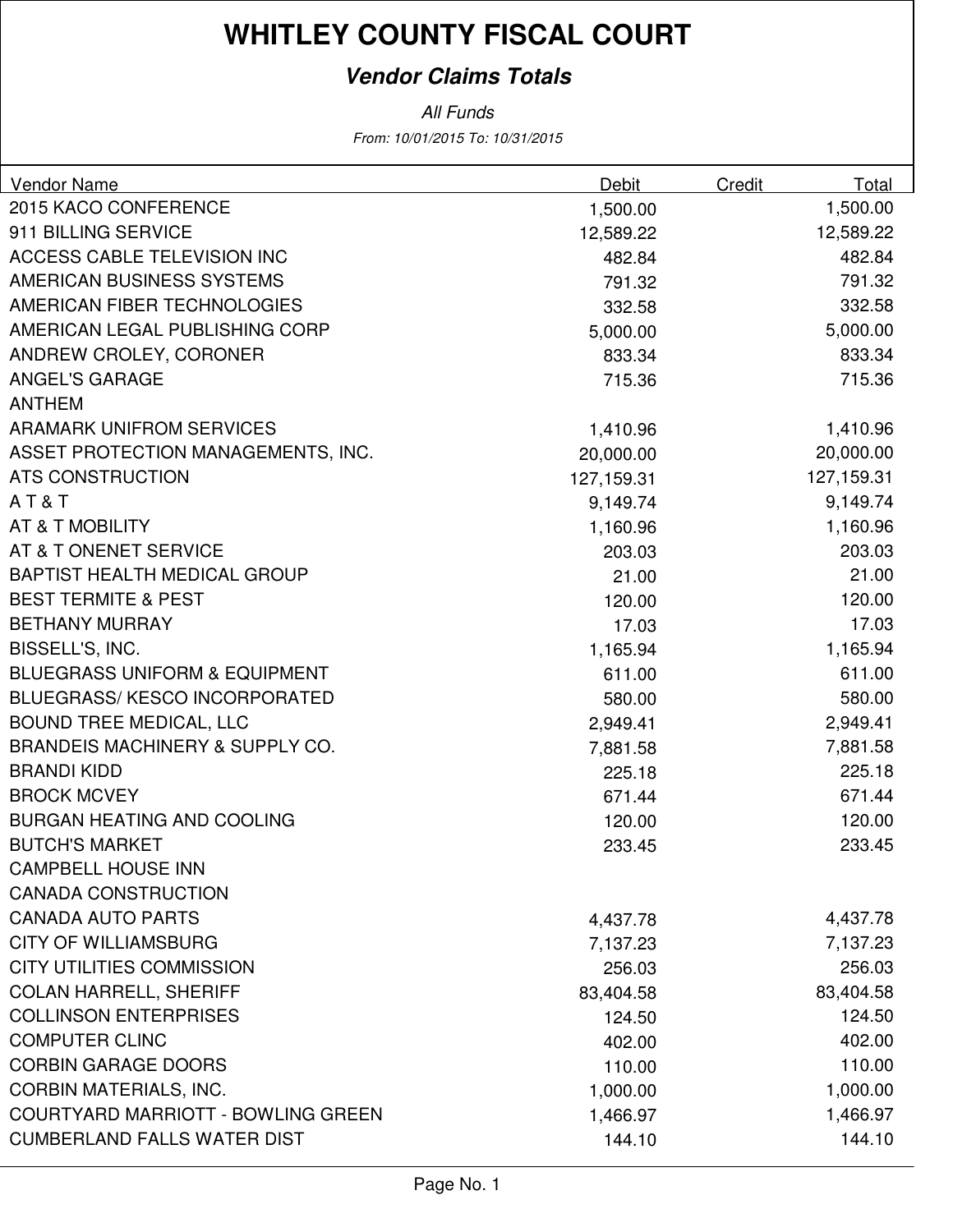### **Vendor Claims Totals**

| <b>Vendor Name</b>                      | <b>Debit</b> | Credit | Total     |
|-----------------------------------------|--------------|--------|-----------|
| CUMBERLAND VALLEY ELECTRIC, INC.        | 1,163.23     |        | 1,163.23  |
| DAIRY QUEEN GRILL & CHILL               | 304.81       |        | 304.81    |
| <b>DAV</b>                              | 854.92       |        | 854.92    |
| <b>DAVID OWENS</b>                      | 716.40       |        | 716.40    |
| D C ELEVATOR COMPANY, INC.              | 558.80       |        | 558.80    |
| DELTA NATURAL GAS CO., INC.             | 1,625.68     |        | 1,625.68  |
| <b>DON FRANKLIN FORD</b>                |              |        |           |
| DON FRANKLIN CHEVROLET                  | 257.40       |        | 257.40    |
| DONNA ROSE COMPANY, INC.                | 865.00       |        | 865.00    |
| <b>DONNIE MEADORS</b>                   | 140.00       |        | 140.00    |
| <b>DUGGERS SEPTIC CLEANING</b>          | 200.00       |        | 200.00    |
| ECSI, LLC                               | 8,506.37     |        | 8,506.37  |
| <b>ELLIS SANITATION</b>                 |              |        |           |
| ELLISON'S SANITARY SUPPLY CO., INC.     | 798.88       |        | 798.88    |
| EMCON HOME GUARD, INC.                  | 1,640.00     |        | 1,640.00  |
| <b>EMLYN VFD</b>                        | 500.00       |        | 500.00    |
| ENVIRONMENTAL WASTE SYSTEMS, LLC        | 420.00       |        | 420.00    |
| <b>EVAPAR</b>                           | 2,682.42     |        | 2,682.42  |
| <b>EZ COUNTRY</b>                       | 425.00       |        | 425.00    |
| <b>FELICIA FORE</b>                     | 79.38        |        | 79.38     |
| <b>FIRST BANKCARD</b>                   | 664.97       |        | 664.97    |
| <b>FLEETONE</b>                         | 7,245.71     |        | 7,245.71  |
| <b>FRAZIER HEATING &amp; AIR</b>        | 448.12       |        | 448.12    |
| <b>GARY BARTON</b>                      | 343.12       |        | 343.12    |
| G & C SUPPLY CO. INC.                   | 266.88       |        | 266.88    |
| G & E DRIVE-IN                          | 385.00       |        | 385.00    |
| GOLDBUG VOLUNTEER FIRE DEPARTMENT, INC. | 500.00       |        | 500.00    |
| <b>GOVERNMENT UTILITIES TECHNOLOGY</b>  | 12,307.50    |        | 12,307.50 |
| <b>GUARDIAN INSURANCE</b>               | 1,844.84     |        | 1,844.84  |
| E.J. HAAR                               | 2,443.60     |        | 2,443.60  |
| <b>HARDEE'S</b>                         | 414.67       |        | 414.67    |
| HARP ENTERPRISES, INC.                  | 4,000.00     |        | 4,000.00  |
| <b>HILTON LEXINGTON/DOWNTOWN</b>        |              |        |           |
| HINKLE CONTRACTING COMPANY LLC          | 17,195.07    |        | 17,195.07 |
| <b>HOBART CORP</b>                      | 662.48       |        | 662.48    |
| HOLIDAY INN UNIVERSITY PLAZA            | 203.30       |        | 203.30    |
| <b>HOLSTON GASES</b>                    | 2,383.47     |        | 2,383.47  |
| HUMANA HEALTH PLAN INC                  | 670.09       |        | 670.09    |
| <b>HUMANA - CARESOURCE</b>              | 83.53        |        | 83.53     |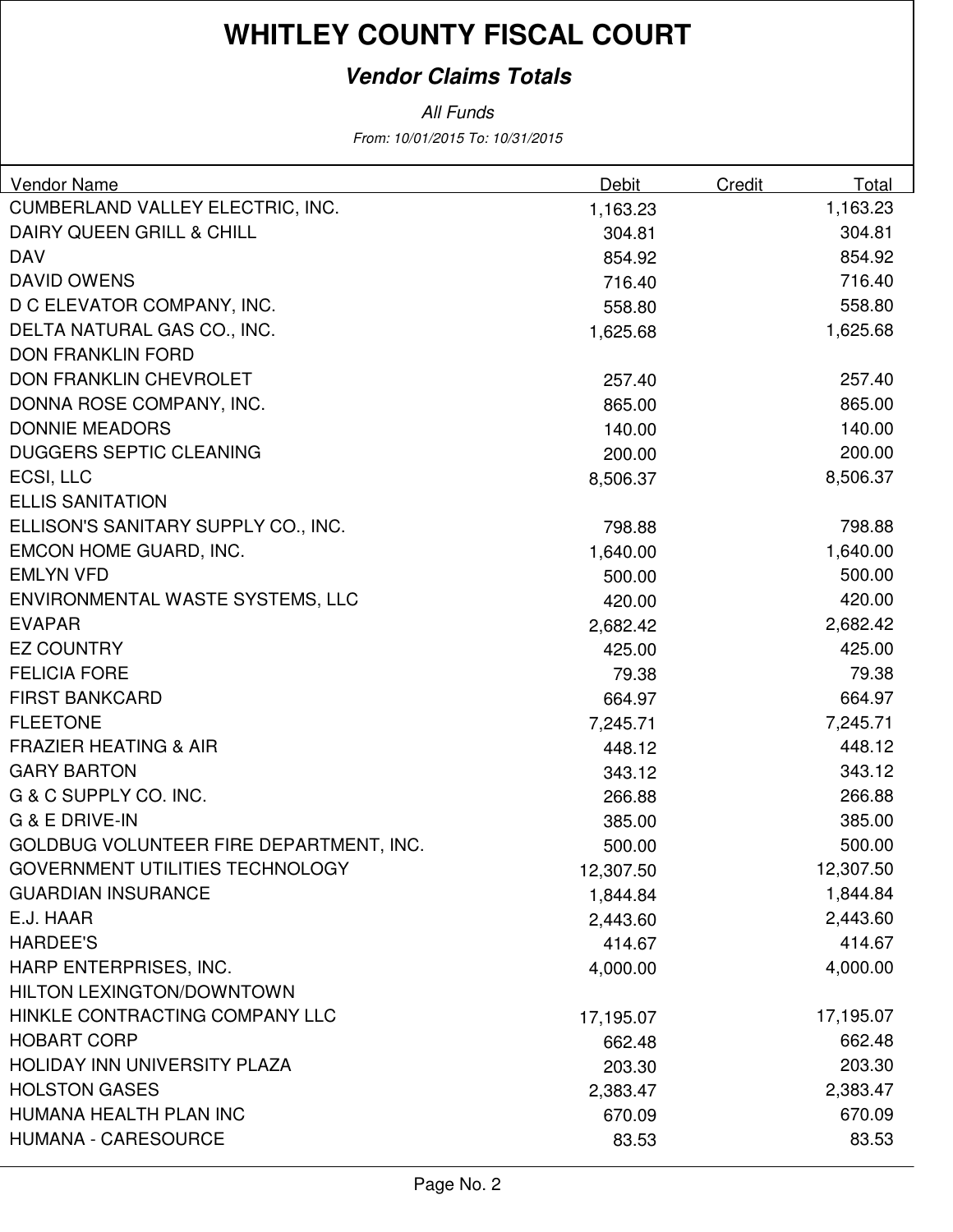### **Vendor Claims Totals**

| <b>Vendor Name</b>                  | Debit     | Credit | Total     |
|-------------------------------------|-----------|--------|-----------|
| <b>HOMETOWN IGA #57</b>             | 510.85    |        | 510.85    |
| <b>COLUSSUS INC DBA</b>             | 9,967.05  |        | 9,967.05  |
| <b>IPFS CORPORATION</b>             | 560.00    |        | 560.00    |
| <b>JESSICA TAYLOR</b>               | 78.29     |        | 78.29     |
| <b>JOHN BIRD</b>                    | 53.11     |        | 53.11     |
| JOHNNY WHEELS OF WILLIAMSBURG, INC  | 812.09    |        | 812.09    |
| K A C O ALL LINES FUND              | 44,185.89 |        | 44,185.89 |
| <b>KACO LEASING TRUST</b>           | 1,632.08  |        | 1,632.08  |
| KACO WORKERS COMPENSATION FUND      | 31,647.63 |        | 31,647.63 |
| <b>KACTFO</b>                       | 100.00    |        | 100.00    |
| KAY SCHWARTZ, COUNTY CLERK          | 18.00     |        | 18.00     |
| <b>KELLWELL FOOD MANAGEMENT</b>     | 27,971.94 |        | 27,971.94 |
| <b>KELLY HARRISON</b>               | 103.11    |        | 103.11    |
| KU                                  | 15,149.10 |        | 15,149.10 |
| <b>KIM MEDLEY</b>                   | 379.12    |        | 379.12    |
| KNOX COUNTY UTILITIES COMMISSION    | 435.79    |        | 435.79    |
| KNOXVILLE CULLIGAN WATER            | 409.50    |        | 409.50    |
| <b>KENTUCKY JAILERS ASSOCIATION</b> | 350.00    |        | 350.00    |
| KENTUCKY NATURAL LANDS TRUST        | 850.50    |        | 850.50    |
| <b>KY SPRING WATER</b>              | 240.60    |        | 240.60    |
| <b>KENTUCKY STATE TREASURER</b>     | 17,276.71 |        | 17,276.71 |
| LIDA J. POWERS                      | 668.31    |        | 668.31    |
| <b>LONDON RADIO SERVICE</b>         | 956.63    |        | 956.63    |
| <b>LYKINS OIL COMPANY</b>           | 13,767.07 |        | 13,767.07 |
| <b>MICHAEL JARBOE</b>               | 253.12    |        | 253.12    |
| MOUNTAIN CLASSIC SCHOLARSHIP FUND   | 1,000.00  |        | 1,000.00  |
| MOUNTAIN VALLEY INSURANCE           | 5,493.14  |        | 5,493.14  |
| <b>MUTUAL OF OMAHA</b>              | 101.73    |        | 101.73    |
| <b>NEWS JOURNAL</b>                 | 831.38    |        | 831.38    |
| NI GOVERNMENT SERVICES, INC.        | 78.93     |        | 78.93     |
| <b>NORVEX SUPPLY</b>                | 6,166.53  |        | 6,166.53  |
| <b>OWENS AUTO PARTS</b>             | 319.93    |        | 319.93    |
| POFF CARTING SERVICE                | 9,051.36  |        | 9,051.36  |
| PREFERRED LAB SERVICE               | 850.00    |        | 850.00    |
| <b>QUALITY CARE AUTO SERVICE</b>    | 5,864.47  |        | 5,864.47  |
| <b>QUILL CORPORATION</b>            | 699.77    |        | 699.77    |
| <b>RADIO SHACK</b>                  | 68.97     |        | 68.97     |
| <b>RALEIGH MEADORS</b>              | 6,795.00  |        | 6,795.00  |
| REPUBLIC BANK & TRUST CO            | 1,896.25  |        | 1,896.25  |